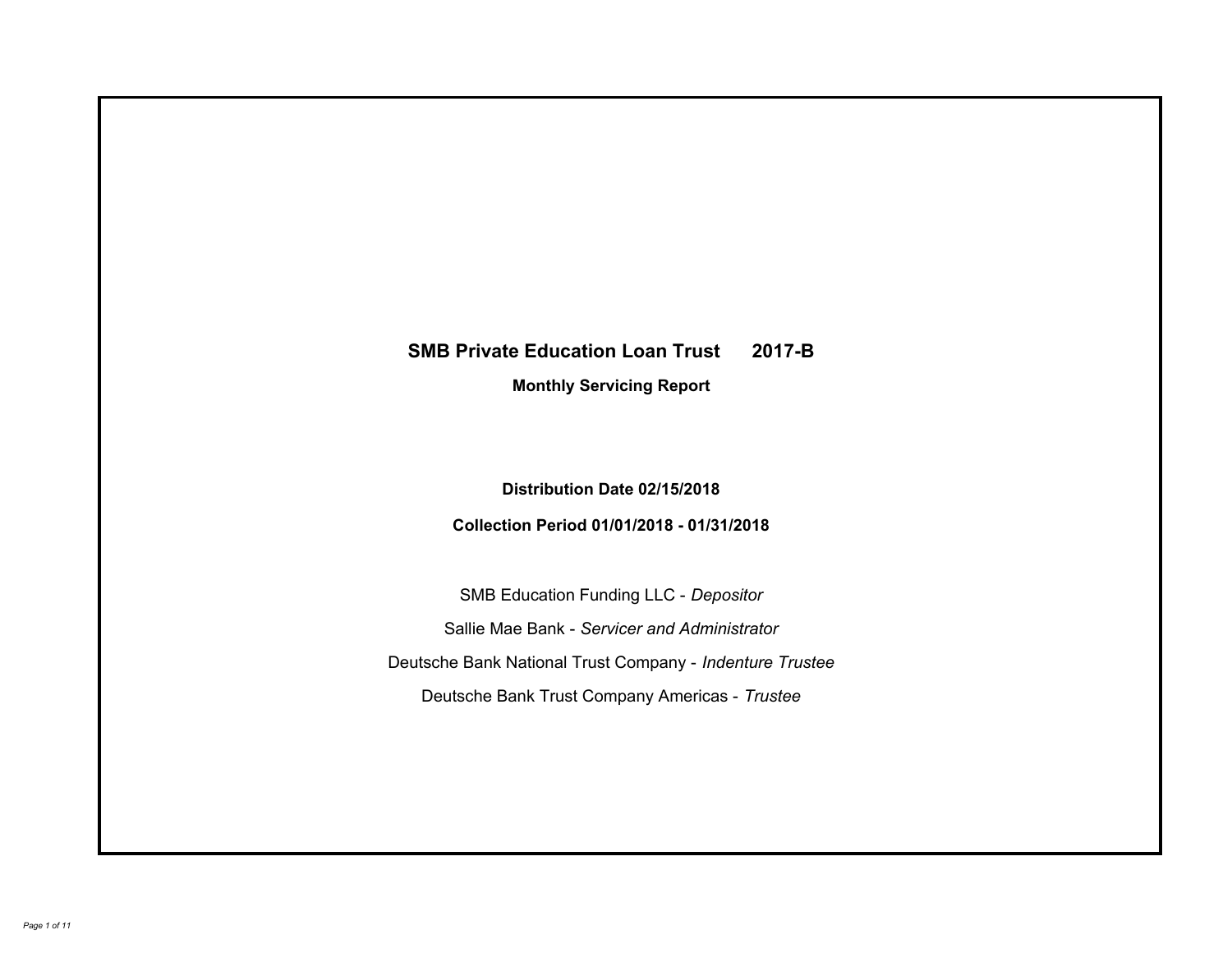| Α           | <b>Student Loan Portfolio Characteristics</b>   |                   | <b>Settlement Date</b><br>11/08/2017 | 12/31/2017            | 01/31/2018            |
|-------------|-------------------------------------------------|-------------------|--------------------------------------|-----------------------|-----------------------|
|             | <b>Principal Balance</b>                        |                   | \$701,477,893.40                     | \$697,621,209.15      | \$689,696,496.67      |
|             | Interest to be Capitalized Balance              |                   | 46,726,543.99                        | 40,616,011.82         | 41,961,524.03         |
|             | Pool Balance                                    |                   | \$748,204,437.39                     | \$738,237,220.97      | \$731,658,020.70      |
|             | Weighted Average Coupon (WAC)                   |                   |                                      |                       |                       |
|             | WAC1 (Contractual Interest Rate on the Loan)    |                   | 8.97%                                | 9.27%                 | 9.27%                 |
|             | WAC2 (Average of Applicable Interest Rate)      |                   | 8.94%                                | 9.23%                 | 9.23%                 |
|             | WAC3 (Average of Actual Interest Rate)          |                   | 8.86%                                | 9.15%                 | 9.15%                 |
|             | Weighted Average Remaining Term                 |                   | 135.09                               | 133.78                | 133.34                |
|             | Number of Loans                                 |                   | 66,252                               | 65,466                | 64,991                |
|             | Number of Borrowers<br>Pool Factor              |                   | 63,554                               | 62,800<br>0.986678485 | 62,346<br>0.977885166 |
|             | Since Issued Total Constant Prepayment Rate (1) |                   |                                      | 8.83%                 | 9.02%                 |
|             |                                                 |                   |                                      |                       |                       |
| B           | <b>Debt Securities</b>                          | <b>Cusip/Isin</b> | 01/16/2018                           |                       | 02/15/2018            |
|             | A1                                              | 83189DAA8         | \$195,463,118.47                     |                       | \$185,749,989.57      |
|             | A <sub>2</sub> A                                | 83189DAB6         | \$268,000,000.00                     |                       | \$268,000,000.00      |
|             | A2B                                             | 83189DAC4         | \$132,000,000.00                     |                       | \$132,000,000.00      |
|             | B                                               | 83189DAD2         | \$50,000,000.00                      |                       | \$50,000,000.00       |
|             |                                                 |                   |                                      |                       |                       |
| $\mathsf C$ | <b>Certificates</b>                             | Cusip/Isin        | 01/16/2018                           |                       | 02/15/2018            |
|             | Residual                                        | 83189D100         | \$100,000.00                         |                       | \$100,000.00          |
|             |                                                 |                   |                                      |                       |                       |
| D           | <b>Account Balances</b>                         |                   | 01/16/2018                           |                       | 02/15/2018            |
|             | Reserve Account Balance                         |                   | \$1,891,480.00                       |                       | \$1,891,480.00        |
|             |                                                 |                   |                                      |                       |                       |
| E           | <b>Asset / Liability</b>                        |                   | 01/16/2018                           |                       | 02/15/2018            |
|             | Overcollateralization Percentage                |                   | 12.57%                               |                       | 13.11%                |
|             | Specified Overcollateralization Amount          |                   | \$221,471,166.29                     |                       | \$219,497,406.21      |
|             | Actual Overcollateralization Amount             |                   | \$92,774,102.50                      |                       | \$95,908,031.13       |

(1) For additional information, see 'Since Issued CPR Methodology' found on page 11 of this report.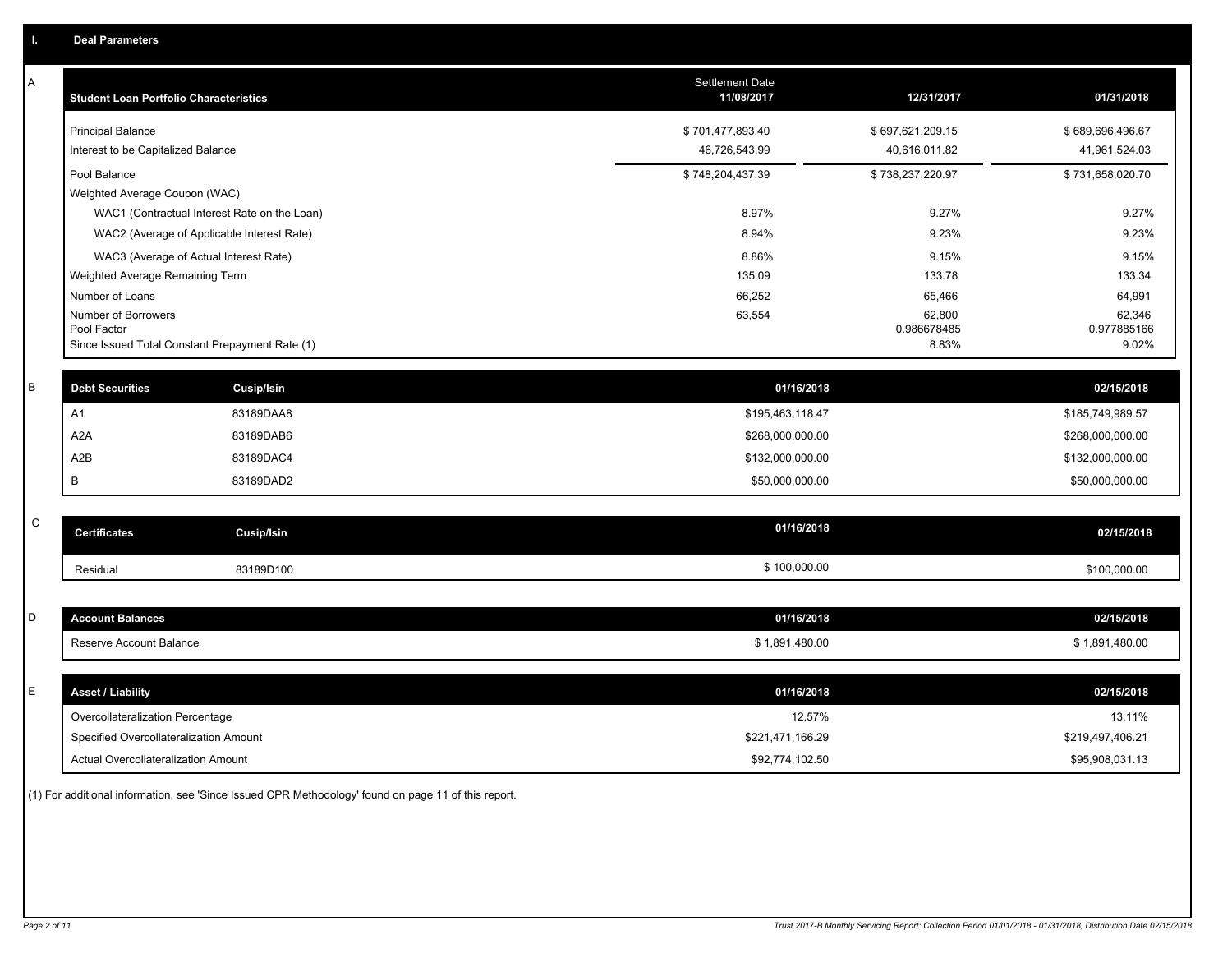### **II. 2017-B Trust Activity 01/01/2018 through 01/31/2018**

| <b>Borrower Principal</b><br>8,519,338.39                                 |        |
|---------------------------------------------------------------------------|--------|
| <b>Consolidation Activity Principal</b>                                   | 0.00   |
| Seller Principal Reimbursement                                            | 0.00   |
| Servicer Principal Reimbursement                                          | 0.00   |
| Delinquent Principal Purchases by Servicer                                | 0.00   |
| <b>Other Principal Deposits</b>                                           | 0.00   |
| \$8,519,338.39<br><b>Total Principal Receipts</b>                         |        |
| B<br><b>Student Loan Interest Receipts</b>                                |        |
| Borrower Interest<br>2,955,445.48                                         |        |
| <b>Consolidation Activity Interest</b>                                    | 0.00   |
| Seller Interest Reimbursement                                             | 0.00   |
| Servicer Interest Reimbursement                                           | 0.00   |
| Delinquent Interest Purchases by Servicer                                 | 0.00   |
| <b>Other Interest Deposits</b>                                            | 0.00   |
| \$2,955,445.48<br><b>Total Interest Receipts</b>                          |        |
| C<br><b>Recoveries on Realized Losses</b><br>\$17,632.94                  |        |
| D<br><b>Investment Income</b><br>\$23,917.50                              |        |
| Е<br><b>Funds Borrowed from Next Collection Period</b>                    | \$0.00 |
| F<br><b>Funds Repaid from Prior Collection Period</b>                     | \$0.00 |
| G<br>Loan Sale or Purchase Proceeds                                       | \$0.00 |
| н<br><b>Initial Deposits to Distribution Account</b>                      | \$0.00 |
| <b>Excess Transferred from Other Accounts</b>                             | \$0.00 |
| <b>Borrower Benefit Reimbursements</b><br>J                               | \$0.00 |
| <b>Other Deposits</b><br>Κ                                                | \$0.00 |
| Г<br><b>Other Fees Collected</b>                                          | \$0.00 |
| M<br><b>AVAILABLE FUNDS</b><br>\$11,516,334.31                            |        |
| N<br>Non-Cash Principal Activity During Collection Period<br>\$594,625.91 |        |
| Aggregate Purchased Amounts by the Depositor, Servicer or Seller<br>O     | \$0.00 |
| P<br>Aggregate Loan Substitutions                                         | \$0.00 |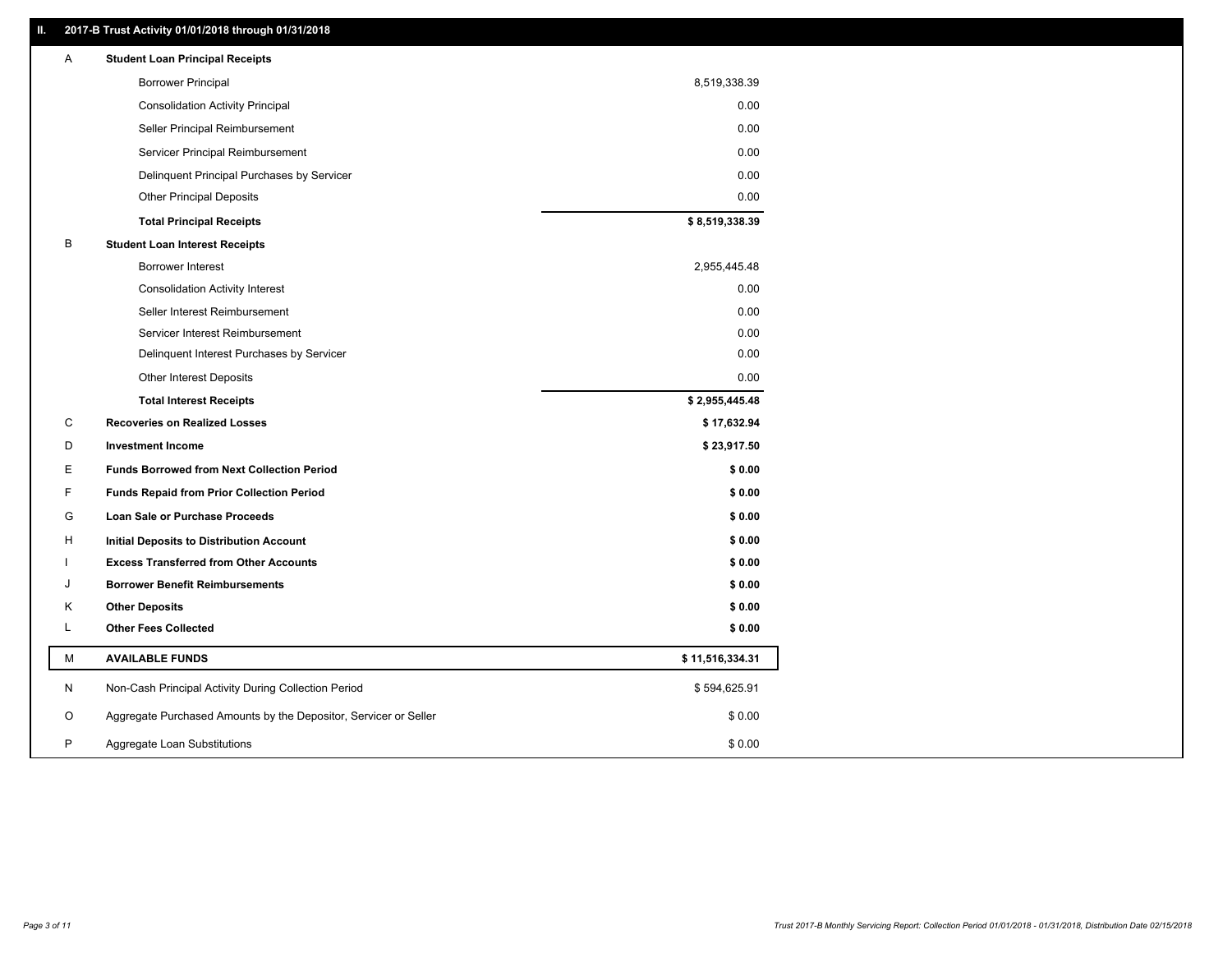|                   |                       |                          |         |                                                                  | <b>Loans by Repayment Status</b> |                            |                          |         |                                                           |                |                            |
|-------------------|-----------------------|--------------------------|---------|------------------------------------------------------------------|----------------------------------|----------------------------|--------------------------|---------|-----------------------------------------------------------|----------------|----------------------------|
|                   |                       |                          |         | 01/31/2018                                                       |                                  |                            |                          |         | 12/31/2017                                                |                |                            |
|                   |                       | <b>Wtd Avg</b><br>Coupon | # Loans | <b>Principal and</b><br><b>Interest Accrued</b><br>to Capitalize | % of Principal                   | % of Loans in<br>Repay (1) | <b>Wtd Avg</b><br>Coupon | # Loans | Principal and<br><b>Interest Accrued</b><br>to Capitalize | % of Principal | % of Loans in<br>Repay (1) |
| INTERIM:          | IN SCHOOL             | 9.85%                    | 13,686  | \$161,235,514.31                                                 | 22.037%                          | $-$ %                      | 9.82%                    | 14,635  | \$170,328,184.44                                          | 23.072%        | $-$ %                      |
|                   | GRACE                 | 9.63%                    | 3,040   | \$32,749,888.27                                                  | 4.476%                           | $-$ %                      | 9.65%                    | 2,325   | \$25,556,898.65                                           | 3.462%         | $-$ %                      |
|                   | <b>DEFERMENT</b>      | 9.91%                    | 2,020   | \$21,587,602.54                                                  | 2.951%                           | $-$ %                      | 9.92%                    | 1,865   | \$19,617,021.25                                           | 2.657%         | $-$ %                      |
| <b>REPAYMENT:</b> | <b>CURRENT</b>        | 8.81%                    | 43,620  | \$482,126,289.48                                                 | 65.895%                          | 93.420%                    | 8.84%                    | 44,416  | \$494,670,644.62                                          | 67.007%        | 94.631%                    |
|                   | 31-60 DAYS DELINQUENT | 10.35%                   | 796     | \$9,359,232.09                                                   | 1.279%                           | 1.814%                     | 10.15%                   | 497     | \$5,579,992.99                                            | 0.756%         | 1.067%                     |
|                   | 61-90 DAYS DELINQUENT | 10.19%                   | 183     | \$2,368,764.95                                                   | 0.324%                           | 0.459%                     | 10.33%                   | 165     | \$1,769,103.92                                            | 0.240%         | 0.338%                     |
|                   | > 90 DAYS DELINQUENT  | 10.36%                   | 65      | \$704,913.05                                                     | 0.096%                           | 0.137%                     | 10.08%                   | 73      | \$804,208.04                                              | 0.109%         | 0.154%                     |
|                   | FORBEARANCE           | 9.26%                    | 1,581   | \$21,525,816.01                                                  | 2.942%                           | 4.171%                     | 9.40%                    | 1,490   | \$19,911,167.06                                           | 2.697%         | 3.809%                     |
| <b>TOTAL</b>      |                       |                          | 64,991  | \$731,658,020.70                                                 | 100.00%                          | 100.00%                    |                          | 65,466  | \$738,237,220.97                                          | 100.00%        | 100.00%                    |

Percentages may not total 100% due to rounding \*

1 Loans classified in "Repayment" include any loan for which interim interest only, \$25 fixed payments or full principal and interest payments are due.

|                         |                                                                                                                            |                          |         |                                                           | <b>Loans by Borrower Status</b> |                                |                          |         |                                                                  |                |                                |
|-------------------------|----------------------------------------------------------------------------------------------------------------------------|--------------------------|---------|-----------------------------------------------------------|---------------------------------|--------------------------------|--------------------------|---------|------------------------------------------------------------------|----------------|--------------------------------|
|                         |                                                                                                                            |                          |         | 01/31/2018                                                |                                 |                                |                          |         | 12/31/2017                                                       |                |                                |
|                         |                                                                                                                            | <b>Wtd Avg</b><br>Coupon | # Loans | Principal and<br><b>Interest Accrued</b><br>to Capitalize | % of Principal                  | % of Loans in<br>P&I Repay (2) | <b>Wtd Avg</b><br>Coupon | # Loans | <b>Principal and</b><br><b>Interest Accrued</b><br>to Capitalize | % of Principal | % of Loans in<br>P&I Repay (2) |
| INTERIM:                | IN SCHOOL                                                                                                                  | 9.29%                    | 27,284  | \$336,120,667.33                                          | 45.940%                         | $-$ %                          | 9.27%                    | 29,082  | \$354,973,054.79                                                 | 48.084%        | $-$ %                          |
|                         | <b>GRACE</b>                                                                                                               | 9.16%                    | 5,819   | \$68,098,088.21                                           | 9.307%                          | $-$ %                          | 9.19%                    | 4,537   | \$54,638,005.73                                                  | 7.401%         | $-$ %                          |
|                         | <b>DEFERMENT</b>                                                                                                           | 9.49%                    | 3,556   | \$38,316,797.22                                           | 5.237%                          | $-$ %                          | 9.45%                    | 3,359   | \$35,949,080.19                                                  | 4.870%         | $-$ %                          |
| P&I REPAYMENT:          | <b>CURRENT</b>                                                                                                             | 8.85%                    | 25,832  | \$256,582,007.84                                          | 35.069%                         | 88.745%                        | 8.91%                    | 26,394  | \$266,030,135.24                                                 | 36.036%        | 90.895%                        |
|                         | 31-60 DAYS DELINQUENT                                                                                                      | 10.40%                   | 699     | \$8,229,945.94                                            | 1.125%                          | 2.847%                         | 10.17%                   | 404     | \$4,525,540.77                                                   | 0.613%         | 1.546%                         |
|                         | 61-90 DAYS DELINQUENT                                                                                                      | 10.22%                   | 159     | \$2,134,790.79                                            | 0.292%                          | 0.738%                         | 10.45%                   | 137     | \$1,506,578.28                                                   | 0.204%         | 0.515%                         |
|                         | > 90 DAYS DELINQUENT                                                                                                       | 10.39%                   | 61      | \$649,907.36                                              | 0.089%                          | 0.225%                         | 10.17%                   | 63      | \$703,658.91                                                     | 0.095%         | 0.240%                         |
|                         | FORBEARANCE                                                                                                                | 9.26%                    | 1,581   | \$21,525,816.01                                           | 2.942%                          | 7.445%                         | 9.40%                    | 1,490   | \$19,911,167.06                                                  | 2.697%         | 6.803%                         |
| <b>TOTAL</b><br>$\star$ | Percentages may not total 100% due to rounding                                                                             |                          | 64,991  | \$731,658,020.70                                          | 100.00%                         | 100.00%                        |                          | 65,466  | \$738,237,220.97                                                 | 100.00%        | 100.00%                        |
| $\mathbf{2}$            | Loans classified in "P&I Repayment" includes only those loans for which scheduled principal and interest payments are due. |                          |         |                                                           |                                 |                                |                          |         |                                                                  |                |                                |

WAC reflects WAC3 To conform with company standard reporting these sections now include Princial and Interest Accrued to Capitalize.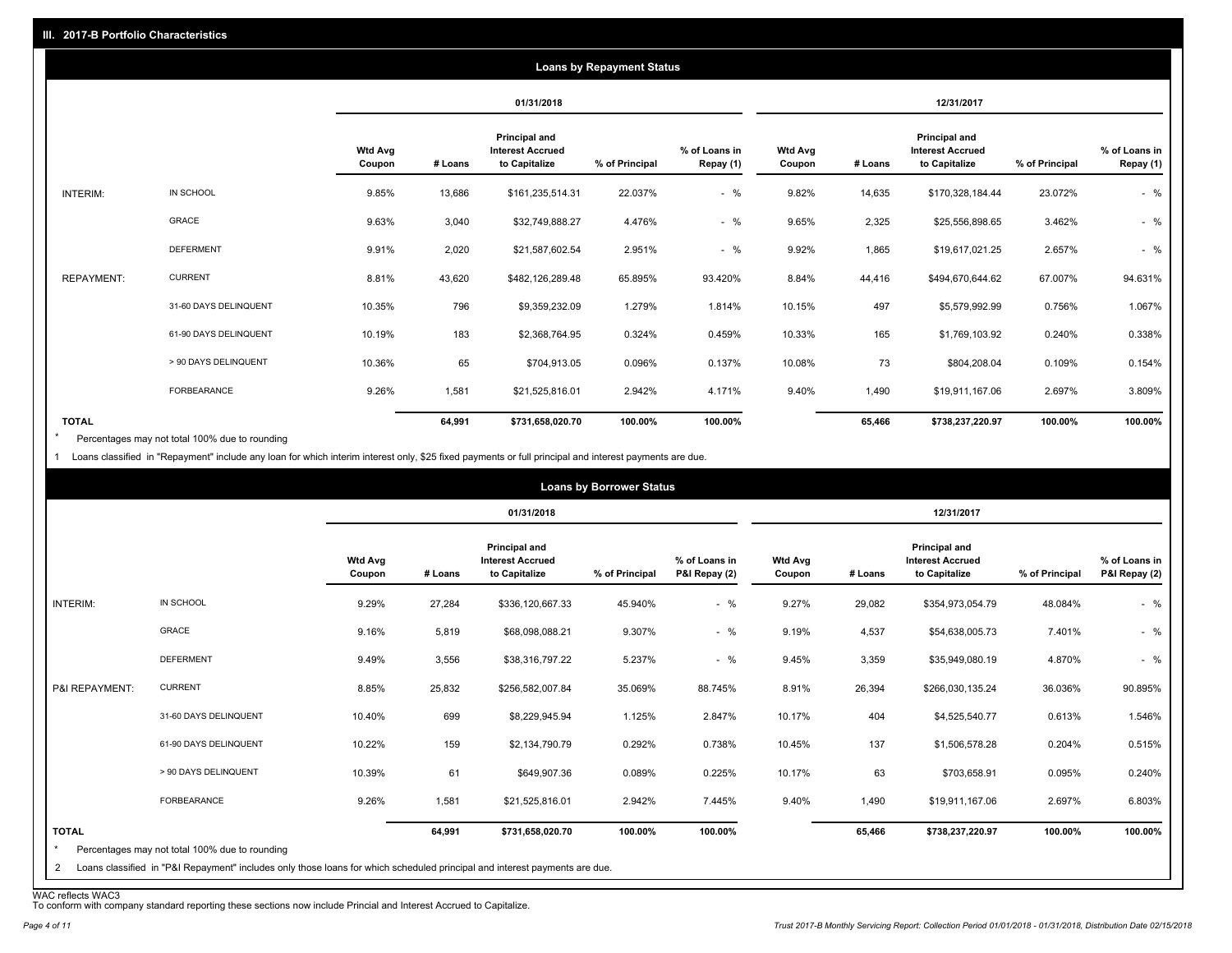|                                                                                                  | 1/31/2018        | 12/31/2017       |  |
|--------------------------------------------------------------------------------------------------|------------------|------------------|--|
| Pool Balance                                                                                     | \$731,658,020.70 | \$738,237,220.97 |  |
| Total # Loans                                                                                    | 64,991           | 65,466           |  |
| Total # Borrowers                                                                                | 62,346           | 62,800           |  |
| Weighted Average Coupon                                                                          | 9.23%            | 9.23%            |  |
| Weighted Average Remaining Term                                                                  | 133.34           | 133.78           |  |
| Percent of Pool - Cosigned                                                                       | 91.9%            | 91.9%            |  |
| Percent of Pool - Non Cosigned                                                                   | 8.1%             | 8.1%             |  |
| Borrower Interest Accrued for Period                                                             | \$5,354,260.87   | \$9,206,894.75   |  |
| Outstanding Borrower Interest Accrued                                                            | \$45,139,087.37  | \$43,730,932.84  |  |
| Gross Principal Realized Loss - Periodic *                                                       | \$368,630.20     | \$283,433.61     |  |
| Gross Principal Realized Loss - Cumulative *                                                     | \$652,063.81     | \$283,433.61     |  |
| Recoveries on Realized Losses - Periodic                                                         | \$17,632.94      | \$0.00           |  |
| Recoveries on Realized Losses - Cumulative                                                       | \$17,632.94      | \$0.00           |  |
| Net Losses - Periodic                                                                            | \$350,997.26     | \$283,433.61     |  |
| Net Losses - Cumulative                                                                          | \$634,430.87     | \$283,433.61     |  |
| Non-Cash Principal Activity - Capitalized Interest                                               | \$962,887.57     | \$10,124,912.65  |  |
| Since Issued Total Constant Prepayment Rate (CPR) (1)                                            | 9.02%            | 8.83%            |  |
| <b>Loan Substitutions</b>                                                                        | \$0.00           | \$0.00           |  |
| <b>Cumulative Loan Substitutions</b>                                                             | \$0.00           | \$0.00           |  |
| <b>Unpaid Servicing Fees</b>                                                                     | \$0.00           | \$0.00           |  |
| <b>Unpaid Administration Fees</b>                                                                | \$0.00           | \$0.00           |  |
| <b>Unpaid Carryover Servicing Fees</b>                                                           | \$0.00           | \$0.00           |  |
| Note Interest Shortfall                                                                          | \$0.00           | \$0.00           |  |
| Loans in Modification                                                                            | \$2,532,694.73   | \$1,800,069.33   |  |
| % of Loans in Modification as a % of Loans in Repayment (P&I)                                    | 0.95%            | 0.66%            |  |
|                                                                                                  |                  |                  |  |
| % Annualized Gross Principal Realized Loss - Periodic as a %<br>of Loans in Repayment (P&I) * 12 | 1.65%            | 1.25%            |  |
| % Gross Principal Realized Loss - Cumulative as a % of<br>Original Pool Balance                  | 0.09%            | 0.04%            |  |

\* In accordance with the Servicer's current policies and procedures, after September 1, 2017 loans subject to bankruptcy claims generally will not be reported as a charged-off unless and until they are delinquent for 120 d

(1) For additional information, see 'Since Issued CPR Methodology' found on page 11 of this report.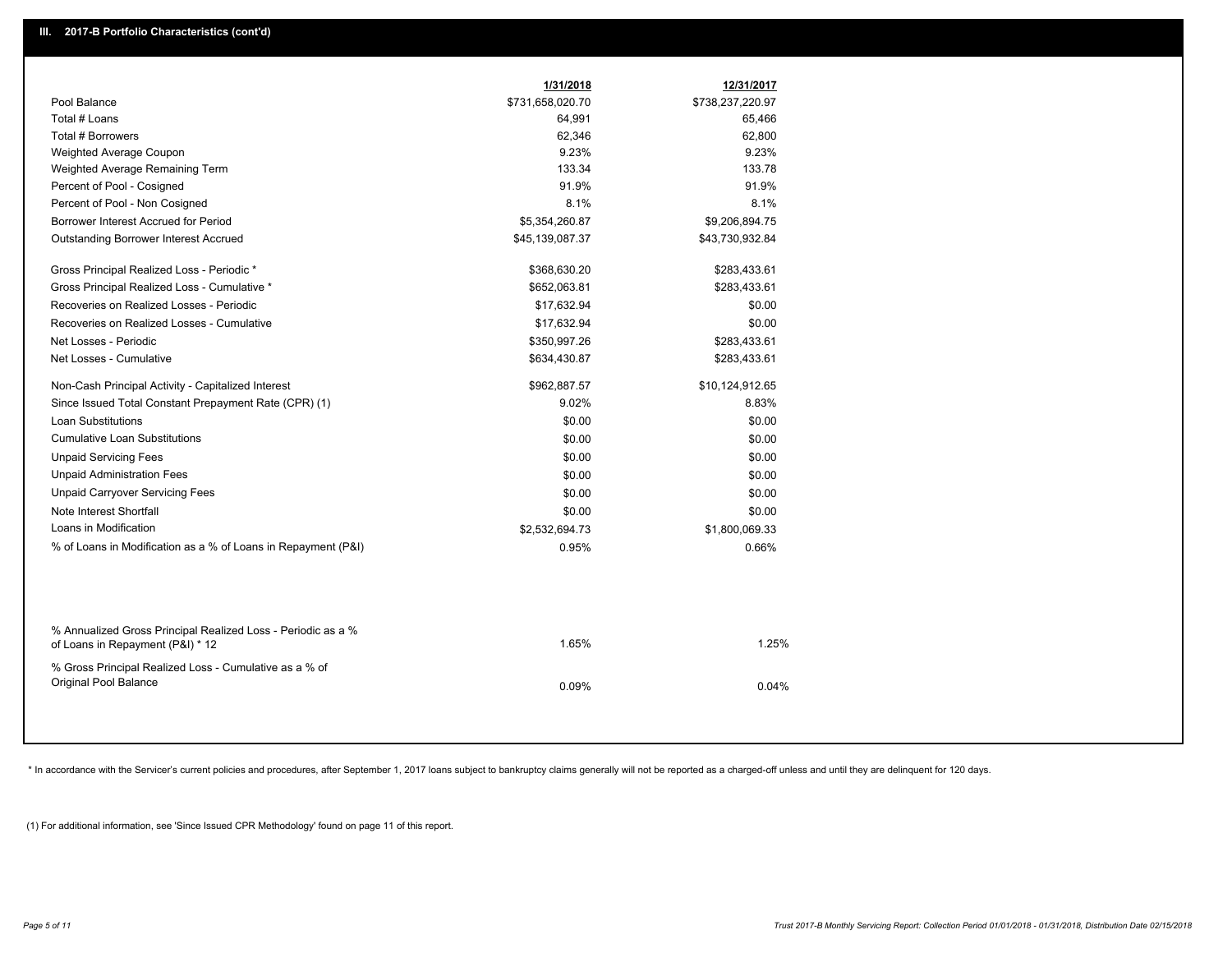#### **Loan Program**  A

|                                    | Weighted<br><b>Average Coupon</b> | # LOANS     | <b>\$ AMOUNT</b> | $%$ *    |
|------------------------------------|-----------------------------------|-------------|------------------|----------|
| - Smart Option Interest-Only Loans | 7.97%                             | 15.651      | \$151,306,110.03 | 20.680%  |
| - Smart Option Fixed Pay Loans     | 9.19%                             | 16.299      | \$224,638,882.05 | 30.703%  |
| - Smart Option Deferred Loans      | 9.63%                             | 33.041      | \$355,713,028.62 | 48.617%  |
| - Other Loan Programs              | $0.00\%$                          | $\mathbf 0$ | \$0.00           | 0.000%   |
| <b>Total</b>                       | 9.15%                             | 64,991      | \$731,658,020.70 | 100.000% |

\* Percentages may not total 100% due to rounding

B

C

**Index Type**

|                       | Weighted<br><b>Average Coupon</b> | # LOANS     | <b>\$ AMOUNT</b> | $%$ *     |
|-----------------------|-----------------------------------|-------------|------------------|-----------|
| - Fixed Rate Loans    | 9.55%                             | 12.304      | \$148,170,907.70 | 20.251%   |
| - LIBOR Indexed Loans | 9.05%                             | 52,687      | \$583,487,113.00 | 79.749%   |
| - Other Index Rates   | $0.00\%$                          | $\mathbf 0$ | \$0.00           | $0.000\%$ |
| Total                 | 9.15%                             | 64,991      | \$731,658,020.70 | 100.000%  |

\* Percentages may not total 100% due to rounding

### **Weighted Average Recent FICO**

| 3,003<br>4,021<br>8,338 | \$27,383,967.68<br>\$40,718,337.86<br>\$89,432,363.64 | 3.743%<br>5.565% |
|-------------------------|-------------------------------------------------------|------------------|
|                         |                                                       |                  |
|                         |                                                       |                  |
|                         |                                                       | 12.223%          |
| 15,771                  | \$179,364,603.83                                      | 24.515%          |
| 33,847                  | \$394,591,023.51                                      | 53.931%          |
| 11                      | \$167,724.18                                          | 0.023%           |
| 64,991                  | \$731,658,020.70                                      | 100.000%         |
|                         |                                                       |                  |

WAC reflects WAC3

To conform with company standard reporting these sections now include Princial and Interest Accrued to Capitalize.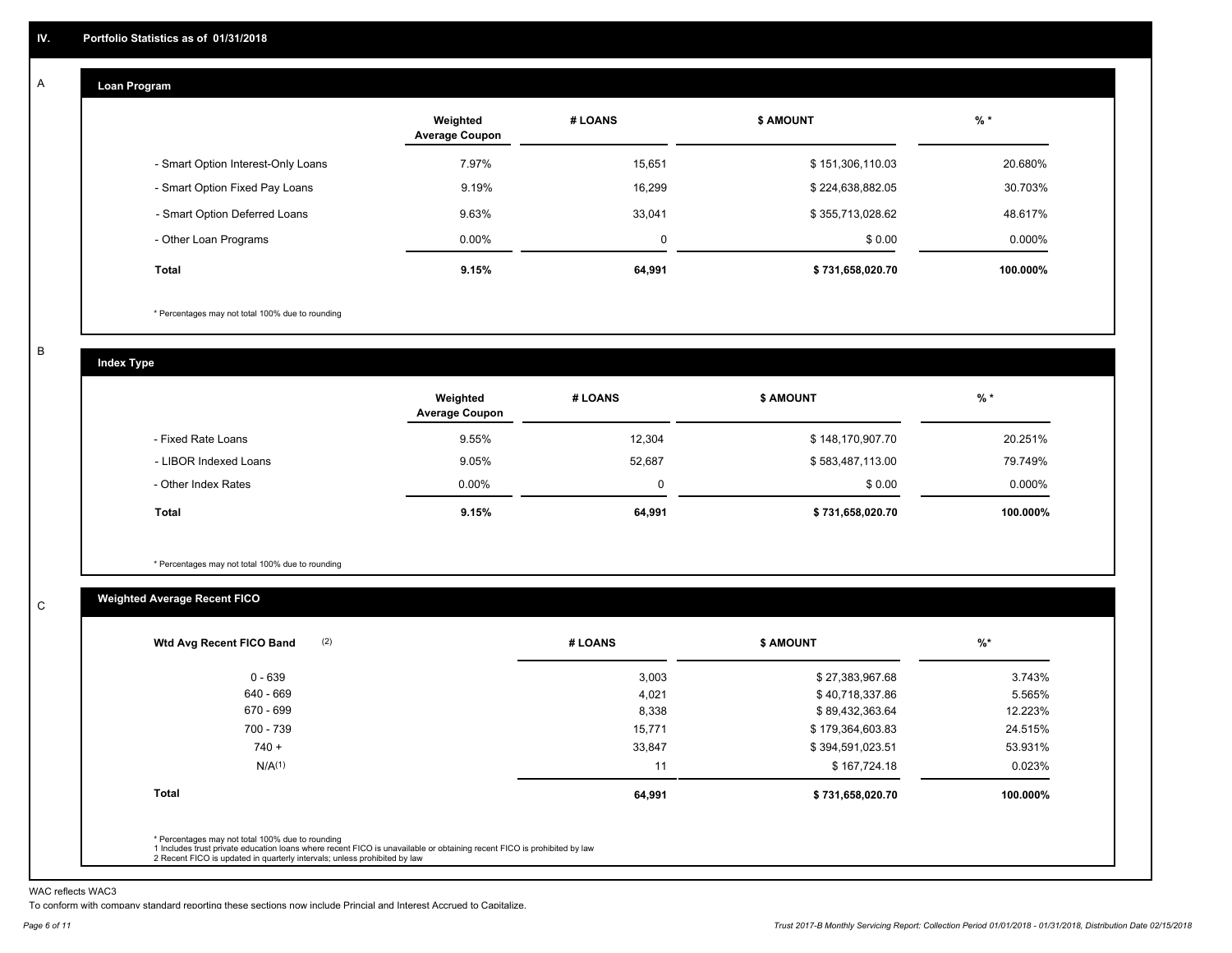| V. | 2017-B Reserve Account, Principal Distribution, and R-2 Certificate Calculations     |                                                                                                                                                                                                    |
|----|--------------------------------------------------------------------------------------|----------------------------------------------------------------------------------------------------------------------------------------------------------------------------------------------------|
| А. | <b>Reserve Account</b>                                                               |                                                                                                                                                                                                    |
|    | Specified Reserve Account Balance                                                    | \$1,891,480.00                                                                                                                                                                                     |
|    | Actual Reserve Account Balance                                                       | \$1,891,480.00                                                                                                                                                                                     |
| В. | <b>Principal Distribution Amount</b>                                                 |                                                                                                                                                                                                    |
|    | Class A Notes Outstanding<br>i.                                                      | \$595,463,118.47                                                                                                                                                                                   |
|    | Pool Balance<br>ii.                                                                  | \$731,658,020.70                                                                                                                                                                                   |
|    | First Priority Principal Distribution Amount (i - ii)<br>iii.                        | \$0.00                                                                                                                                                                                             |
|    | Class A and B Notes Outstanding<br>iv.                                               | \$645,463,118.47                                                                                                                                                                                   |
|    | First Priority Principal Distribution Amount<br>۷.                                   | \$0.00                                                                                                                                                                                             |
|    | Pool Balance<br>vi.                                                                  | \$731,658,020.70                                                                                                                                                                                   |
|    | Specified Overcollateralization Amount<br>vii.                                       | \$219,497,406.21                                                                                                                                                                                   |
|    | Regular Principal Distribution Amount (if (iv > 0, (iv - v) - (vi - vii))<br>viii.   | \$133,302,503.98                                                                                                                                                                                   |
|    | Pool Balance<br>ix.                                                                  | \$731,658,020.70                                                                                                                                                                                   |
|    | 10% of Initial Pool Balance<br>х.                                                    | \$74,820,443.74                                                                                                                                                                                    |
|    | First Priority Principal Distribution Amount<br>xi.                                  | \$0.00                                                                                                                                                                                             |
|    | Regular Principal Distribution Amount<br>xii.                                        | \$133,302,503.98                                                                                                                                                                                   |
|    | Available Funds (after payment of waterfall items A through I)<br>xiii.              | \$0.00                                                                                                                                                                                             |
|    | xiv. Additional Principal Distribution Amount (if(vi <= x,min(xiii, vi - xi - xii))) | \$0.00                                                                                                                                                                                             |
| C. | R-2 Certificate                                                                      |                                                                                                                                                                                                    |
|    | <b>Previous Notional Balance</b>                                                     | \$45,942,940.00                                                                                                                                                                                    |
|    | Shortfall of Principal                                                               | \$0.00                                                                                                                                                                                             |
|    | Shortfall of Interest<br><b>Current Notional Balance</b>                             | \$0.00<br>\$45,942,940.00                                                                                                                                                                          |
|    | Excess Distribution Allocated (1)                                                    | \$0.00                                                                                                                                                                                             |
| D. | R-3 Certificate                                                                      |                                                                                                                                                                                                    |
|    | <b>Previous Notional Balance</b>                                                     | \$37,546,162.39                                                                                                                                                                                    |
|    | Remaining Principal Collections (2)                                                  | \$0.00                                                                                                                                                                                             |
|    | <b>Current Notional Balance</b>                                                      | \$37,177,532.19                                                                                                                                                                                    |
|    |                                                                                      | 1. Until the notional amount of the R-2 Certificate is reduced to zero and if there is excess cash through the distribution available it will be distributed to the R-2 Certificate, otherwise the |

amount will be zero

2. Payments will be made after the principal balance of each class of notes has been reduced to zero and the pool balance is less than or equal to the principal balance of the R-3 Certificate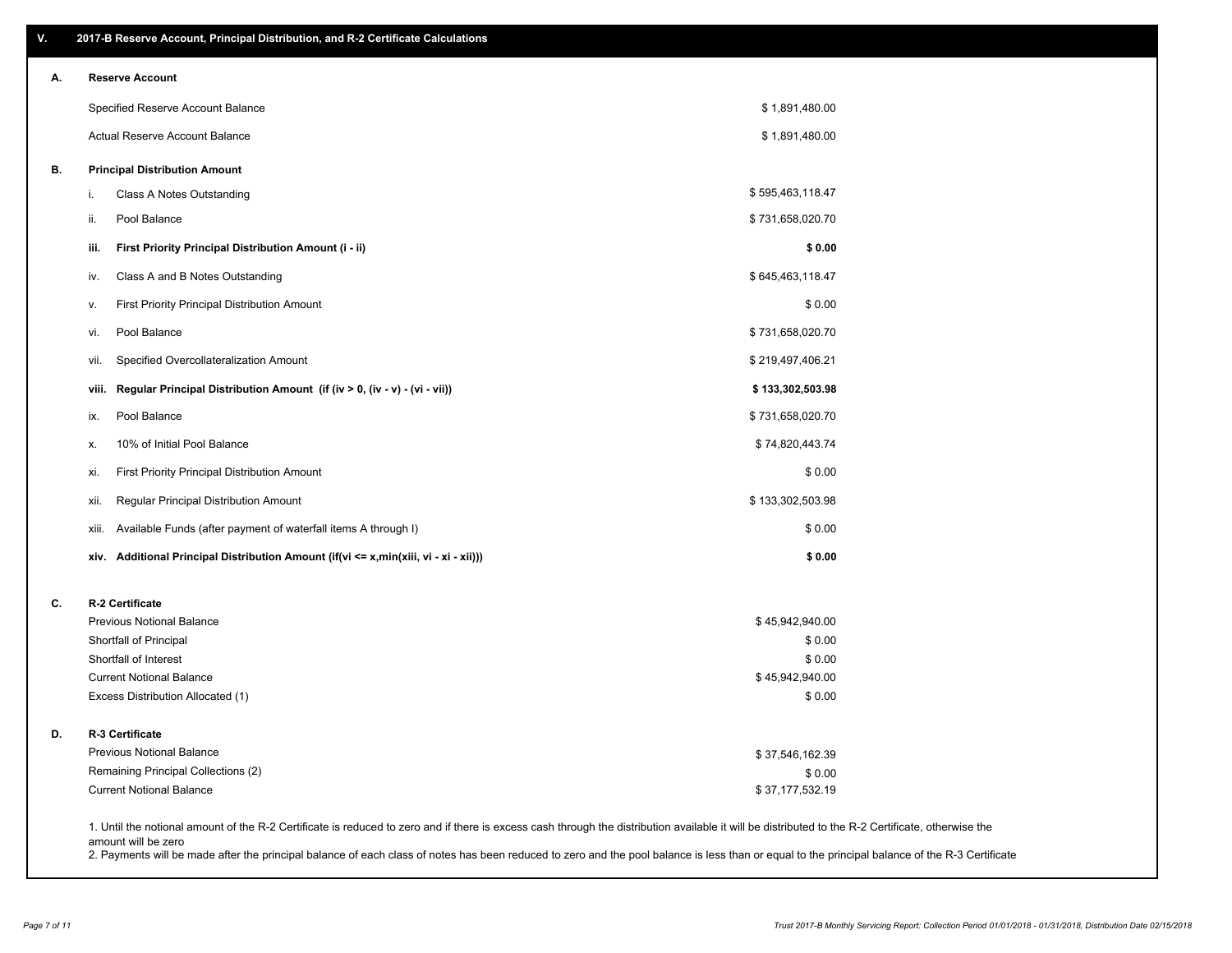|    |                                                         | Paid           | <b>Funds Balance</b> |
|----|---------------------------------------------------------|----------------|----------------------|
|    | <b>Total Available Funds</b>                            |                | \$11,516,334.31      |
| A  | <b>Trustee Fees</b>                                     | \$2,125.00     | \$11,514,209.31      |
| В  | <b>Servicing Fees</b>                                   | \$465,082.91   | \$11,049,126.40      |
| C  | i. Administration Fees                                  | \$8,333.00     | \$11,040,793.40      |
|    | ii. Unreimbursed Administrator Advances plus any Unpaid | \$0.00         | \$11,040,793.40      |
| D  | Class A Noteholders Interest Distribution Amount        | \$1,181,831.17 | \$9,858,962.23       |
| Е  | <b>First Priority Principal Payment</b>                 | \$0.00         | \$9,858,962.23       |
| F. | Class B Noteholders Interest Distribution Amount        | \$145,833.33   | \$9,713,128.90       |
| G  | Reinstatement Reserve Account                           | \$0.00         | \$9,713,128.90       |
| H  | <b>Regular Principal Distribution</b>                   | \$9,713,128.90 | \$0.00               |
|    | <b>Carryover Servicing Fees</b>                         | \$0.00         | \$0.00               |
| J  | Additional Principal Distribution Amount                | \$0.00         | \$0.00               |
| Κ  | Unpaid Expenses of Trustee                              | \$0.00         | \$0.00               |
| L  | Unpaid Expenses of Administrator                        | \$0.00         | \$0.00               |
| M  | i. Remaining Funds to the R-1 Certificateholder(s)      | \$0.00         | \$0.00               |
|    | ii. Remaining Funds to the R-2 Certificateholder(s)     | \$0.00         | \$0.00               |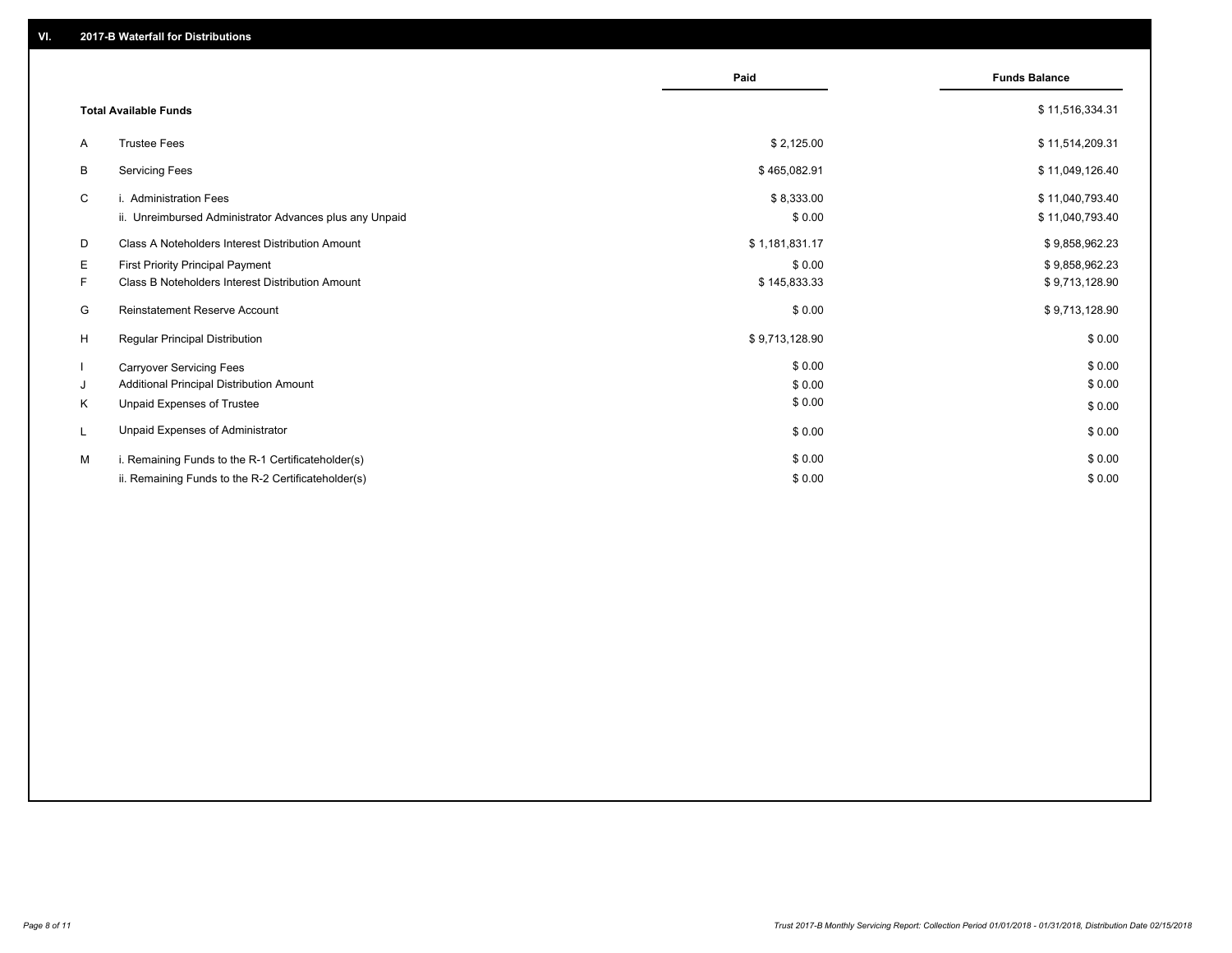| <b>Distribution Amounts</b>                                |                         |                         |                         |
|------------------------------------------------------------|-------------------------|-------------------------|-------------------------|
|                                                            | A <sub>1</sub>          | A <sub>2</sub> A        | A <sub>2</sub> B        |
| Cusip/Isin                                                 | 83189DAA8               | 83189DAB6               | 83189DAC4               |
| <b>Beginning Balance</b>                                   | \$195,463,118.47        | \$268,000,000.00        | \$132,000,000.00        |
| Index                                                      | <b>LIBOR</b>            | <b>FIXED</b>            | <b>LIBOR</b>            |
| Spread/Fixed Rate                                          | 0.27%                   | 2.82%                   | 0.75%                   |
| Record Date (Days Prior to Distribution)                   | 1 NEW YORK BUSINESS DAY | 1 NEW YORK BUSINESS DAY | 1 NEW YORK BUSINESS DAY |
| <b>Accrual Period Begin</b>                                | 1/16/2018               | 1/15/2018               | 1/16/2018               |
| <b>Accrual Period End</b>                                  | 2/15/2018               | 2/15/2018               | 2/15/2018               |
| Daycount Fraction                                          | 0.08333333              | 0.08333333              | 0.08333333              |
| Interest Rate*                                             | 1.82945%                | 2.82000%                | 2.30945%                |
| <b>Accrued Interest Factor</b>                             | 0.001524542             | 0.002350000             | 0.001924542             |
| <b>Current Interest Due</b>                                | \$297,991.67            | \$629,800.00            | \$254,039.50            |
| Interest Shortfall from Prior Period Plus Accrued Interest | $\mathsf{\$}$ -         | $\mathsf{\$}$ -         | $\mathsf{\$}$ -         |
| <b>Total Interest Due</b>                                  | \$297,991.67            | \$629,800.00            | \$254,039.50            |
| <b>Interest Paid</b>                                       | \$297,991.67            | \$629,800.00            | \$254,039.50            |
| <b>Interest Shortfall</b>                                  | $S -$                   | $$ -$                   | $\mathsf{\$}$ -         |
| <b>Principal Paid</b>                                      | \$9,713,128.90          | $\mathsf{\$}$ -         | $\mathsf{\$}$ -         |
| <b>Ending Principal Balance</b>                            | \$185,749,989.57        | \$268,000,000.00        | \$132,000,000.00        |
| Paydown Factor                                             | 0.042978446             | 0.000000000             | 0.000000000             |
| <b>Ending Balance Factor</b>                               | 0.821902609             | 1.000000000             | 1.000000000             |

\* Pay rates for Current Distribution. For the interest rates applicable to the next distribution date, please see https://www.salliemae.com/about/investors/data/SMBabrate.txt.

**VII. 2017-B Distributions**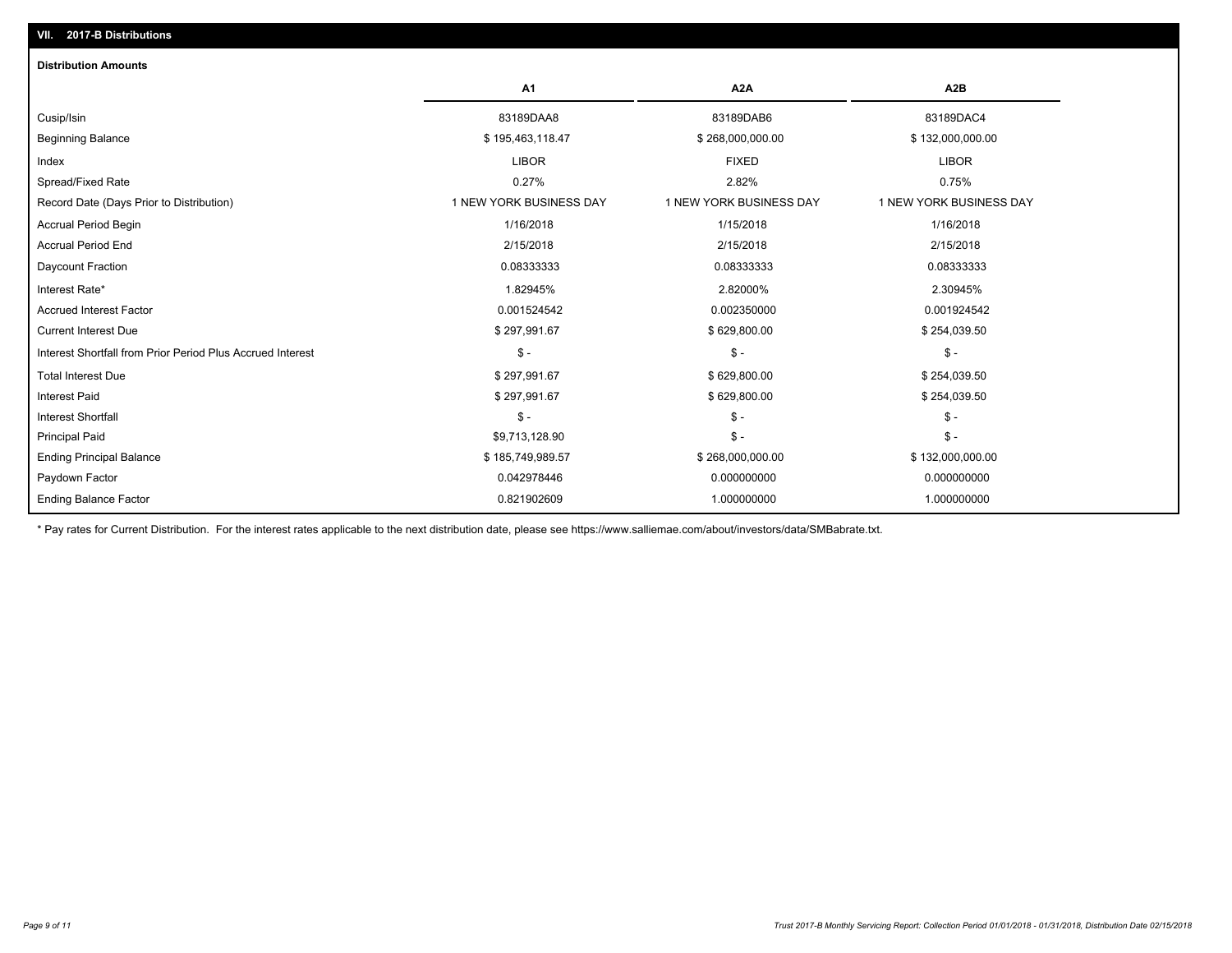| VII. 2017-B Distributions                                  |                         |
|------------------------------------------------------------|-------------------------|
| <b>Distribution Amounts</b>                                |                         |
|                                                            | в                       |
| Cusip/Isin                                                 | 83189DAD2               |
| <b>Beginning Balance</b>                                   | \$50,000,000.00         |
| Index                                                      | <b>FIXED</b>            |
| Spread/Fixed Rate                                          | 3.50%                   |
| Record Date (Days Prior to Distribution)                   | 1 NEW YORK BUSINESS DAY |
| Accrual Period Begin                                       | 1/15/2018               |
| <b>Accrual Period End</b>                                  | 2/15/2018               |
| Daycount Fraction                                          | 0.08333333              |
| Interest Rate*                                             | 3.50000%                |
| <b>Accrued Interest Factor</b>                             | 0.002916667             |
| <b>Current Interest Due</b>                                | \$145,833.33            |
| Interest Shortfall from Prior Period Plus Accrued Interest | $\mathsf{\$}$ -         |
| <b>Total Interest Due</b>                                  | \$145,833.33            |
| <b>Interest Paid</b>                                       | \$145,833.33            |
| <b>Interest Shortfall</b>                                  | $\mathsf{\$}$ -         |
| <b>Principal Paid</b>                                      | $\mathbb{S}$ -          |
| <b>Ending Principal Balance</b>                            | \$50,000,000.00         |
| Paydown Factor                                             | 0.000000000             |
| Ending Balance Factor                                      | 1.000000000             |

\* Pay rates for Current Distribution. For the interest rates applicable to the next distribution date, please see https://www.salliemae.com/about/investors/data/SMBabrate.txt.